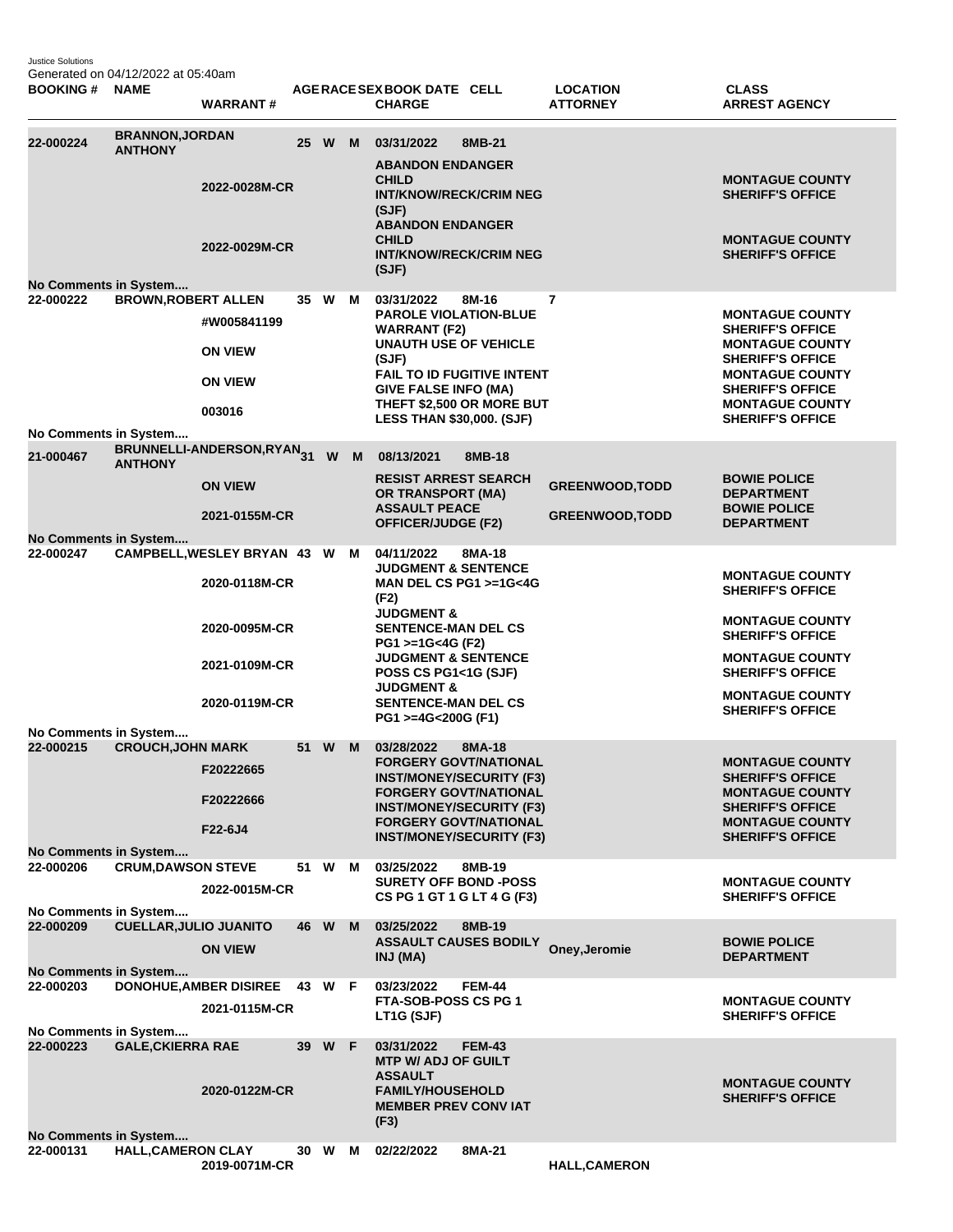|                                           |                                           |                                                |      |        |   | <b>BURGLARY OF HABITATION</b><br>(F2)                                                 |                       | <b>MONTAGUE COUNTY</b><br><b>SHERIFF'S OFFICE</b>                      |
|-------------------------------------------|-------------------------------------------|------------------------------------------------|------|--------|---|---------------------------------------------------------------------------------------|-----------------------|------------------------------------------------------------------------|
|                                           |                                           | 2019-0071M-CR                                  |      |        |   | <b>MOTION TO PROCEED ADJ</b><br>OF GUILT-BURGLARY OF                                  | <b>HALL,CAMERON</b>   | <b>MONTAGUE COUNTY</b><br><b>SHERIFF'S OFFICE</b>                      |
| No Comments in System                     |                                           |                                                |      |        |   | <b>HABITATION (F2)</b>                                                                |                       |                                                                        |
| 22-000244                                 | <b>HAWTHORNE, JAMES</b><br><b>MATTHEW</b> |                                                |      | 32 W   | M | 04/07/2022<br>8MB-18                                                                  |                       |                                                                        |
|                                           |                                           | <b>ON-VIEW</b>                                 |      |        |   | <b>PUBLIC INTOXICATION (MC)</b>                                                       |                       | <b>NOCONA POLICE</b><br><b>DEPARTMENT</b>                              |
|                                           |                                           | <b>ON-VIEW</b><br><b>ON-VIEW</b>               |      |        |   | <b>ESCAPE FROM CUSTODY</b><br>(MA)<br><b>RESIST ARREST SEARCH</b>                     |                       | <b>NOCONA POLICE</b><br><b>DEPARTMENT</b><br><b>NOCONA POLICE</b>      |
|                                           |                                           | 2017-0169M-CR                                  |      |        |   | <b>OR TRANSPORT (MA)</b><br><b>MTR COMM SUPERV -</b><br><b>BURGLARY OF HABITATION</b> |                       | <b>DEPARTMENT</b><br><b>MONTAGUE COUNTY</b><br><b>SHERIFF'S OFFICE</b> |
|                                           |                                           |                                                |      |        |   | (F2)<br><b>ASSAULT AGAINST</b>                                                        |                       | <b>MONTAGUE COUNTY</b>                                                 |
|                                           |                                           | M20222168                                      |      |        |   | <b>ELDERLY OR DISABLED</b><br><b>INDIVIDUAL (MA)</b>                                  |                       | <b>SHERIFF'S OFFICE</b>                                                |
|                                           |                                           | F20222680                                      |      |        |   | <b>AGG ASSAULT CAUSES</b><br><b>SERIOUS BODILY INJ (F2)</b>                           |                       | <b>MONTAGUE COUNTY</b><br><b>SHERIFF'S OFFICE</b>                      |
| No Comments in System                     | HERNANDEZ, OSCAR                          |                                                |      |        |   |                                                                                       |                       |                                                                        |
| 21-000295                                 | <b>ALFREDO</b>                            |                                                | 26 H |        | м | 05/21/2021<br>1M-47                                                                   |                       |                                                                        |
|                                           |                                           | F2021568                                       |      |        |   | <b>SOB - SEXUAL ASSAULT IN</b><br><b>DISASTER AREA (F1)</b>                           | <b>ODOM,LANHON</b>    | <b>TEXAS DEPARTMENT OF</b><br><b>PUBLIC SAF</b>                        |
|                                           |                                           | PRL2105000127                                  |      |        |   | ICE HOLD ()                                                                           | <b>ODOM, LANHON</b>   | <b>TEXAS DEPARTMENT OF</b><br><b>PUBLIC SAF</b>                        |
| No Comments in System<br>22-000145        | <b>HILLIARD, DAVID BURNS</b>              |                                                |      | 60 W   | M | 02/28/2022<br>8MB-21                                                                  |                       |                                                                        |
|                                           |                                           | 2021-0122M-CR                                  |      |        |   | <b>FAILURE TO APPEAR-BURG</b><br>OF HAB (SJF)                                         |                       | <b>MONTAGUE COUNTY</b><br><b>SHERIFF'S OFFICE</b>                      |
|                                           |                                           | 17943-01                                       |      |        |   | <b>PUBLIC INTOX (MC)</b>                                                              |                       | <b>MONTAGUE COUNTY</b><br><b>SHERIFF'S OFFICE</b>                      |
| No Comments in System                     |                                           |                                                |      |        |   |                                                                                       |                       |                                                                        |
| 22-000212                                 |                                           | KNOWLES, THOMAS MYRON 34 W M<br><b>ON VIEW</b> |      |        |   | 03/26/2022<br>8MB-19<br><b>MAN DEL CS PG 1</b>                                        |                       | <b>MONTAGUE COUNTY</b>                                                 |
|                                           |                                           | <b>ON VIEW</b>                                 |      |        |   | GT=1GLT4G (F2)<br><b>RESIST ARREST SEARCH</b>                                         |                       | <b>SHERIFF'S OFFICE</b><br><b>MONTAGUE COUNTY</b>                      |
|                                           |                                           | 1707344D                                       |      |        |   | OR TRANSPORT (MA)<br><b>POSS CS PG 1/1-B LT 1G</b>                                    |                       | <b>SHERIFF'S OFFICE</b><br><b>MONTAGUE COUNTY</b>                      |
|                                           |                                           |                                                |      |        |   | (SJF)<br>FAIL TO COMPLY SEX OFF                                                       |                       | <b>SHERIFF'S OFFICE</b><br><b>MONTAGUE COUNTY</b>                      |
|                                           |                                           | F20222675                                      |      |        |   | DUTY TO REG LIFE/90 DAY<br>(F2)                                                       |                       | <b>SHERIFF'S OFFICE</b>                                                |
| No Comments in System<br>22-000249        |                                           | LEMONS, DANIEL DEWAYNE 36 W M 04/12/2022       |      |        |   | <b>SEG-25</b>                                                                         |                       |                                                                        |
|                                           |                                           | <b>ON VIEW</b>                                 |      |        |   | POSS CS PG 1 LT1G (SJF)                                                               |                       | <b>BOWIE POLICE</b><br><b>DEPARTMENT</b>                               |
|                                           |                                           | <b>ON VIEW</b>                                 |      |        |   | POSS CS PG 3 LT 28G (MA)                                                              |                       | <b>BOWIE POLICE</b><br><b>DEPARTMENT</b>                               |
| No Comments in System                     |                                           |                                                |      |        |   |                                                                                       |                       |                                                                        |
| 22-000239                                 | <b>MCCLAIN, MISSY RENEE</b>               | <b>ON VIEW</b>                                 |      | 42 W F |   | 04/05/2022<br><b>FEM-44</b><br><b>UNLAWFUL RESTRAINT</b><br>(MA)                      |                       | <b>BOWIE POLICE</b><br><b>DEPARTMENT</b>                               |
| No Comments in System                     | <b>MINYARD, RICHARD</b>                   |                                                |      |        |   |                                                                                       |                       |                                                                        |
| 22-000228                                 | <b>LAWRENCE</b>                           |                                                |      | 29 W M |   | 04/01/2022<br><b>TRS-48</b>                                                           |                       |                                                                        |
|                                           |                                           | 2021-0200M-CR                                  |      |        |   | <b>FAILURE TO APPEAR</b><br>POSSESSION OF CS PG 1G ALLEN, LAUREN<br>LT 4 $()$         |                       | <b>MONTAGUE COUNTY</b><br><b>SHERIFF'S OFFICE</b>                      |
| <b>No Comments in System</b><br>21-000744 |                                           | MONEY, WESLEY FRANKLIN 25 W M                  |      |        |   | 12/29/2021<br>8MB-21                                                                  |                       |                                                                        |
|                                           |                                           | <b>ON VIEW</b>                                 |      |        |   | <b>EVADING ARREST</b><br><b>DETENTION (MA)</b>                                        |                       | <b>BOWIE POLICE</b><br><b>DEPARTMENT</b>                               |
|                                           |                                           | <b>ON VIEW</b>                                 |      |        |   | <b>POSS STOLEN PROP(THEFT</b><br><b>PROP \$100-\$750) (MB)</b>                        |                       | <b>BOWIE POLICE</b><br><b>DEPARTMENT</b>                               |
|                                           |                                           | <b>ON VIEW</b>                                 |      |        |   | <b>FRAUD USE/POSS</b><br>IDENTIFYING INFO # ITEMS JORDAN, COLLIN<br>5LT10 (F3)        |                       | <b>BOWIE POLICE</b><br><b>DEPARTMENT</b>                               |
|                                           |                                           | <b>ON VIEW</b>                                 |      |        |   | <b>POSS DANGEROUS DRUG</b><br>(MA)                                                    | <b>JORDAN, COLLIN</b> | <b>BOWIE POLICE</b><br><b>DEPARTMENT</b>                               |
|                                           |                                           | 2021-0142M-CR                                  |      |        |   | <b>CAPIAS/MTP-POSS CS PG 1</b><br>LT1G (SJF)                                          | <b>JORDAN, COLLIN</b> | <b>BOWIE POLICE</b><br><b>DEPARTMENT</b>                               |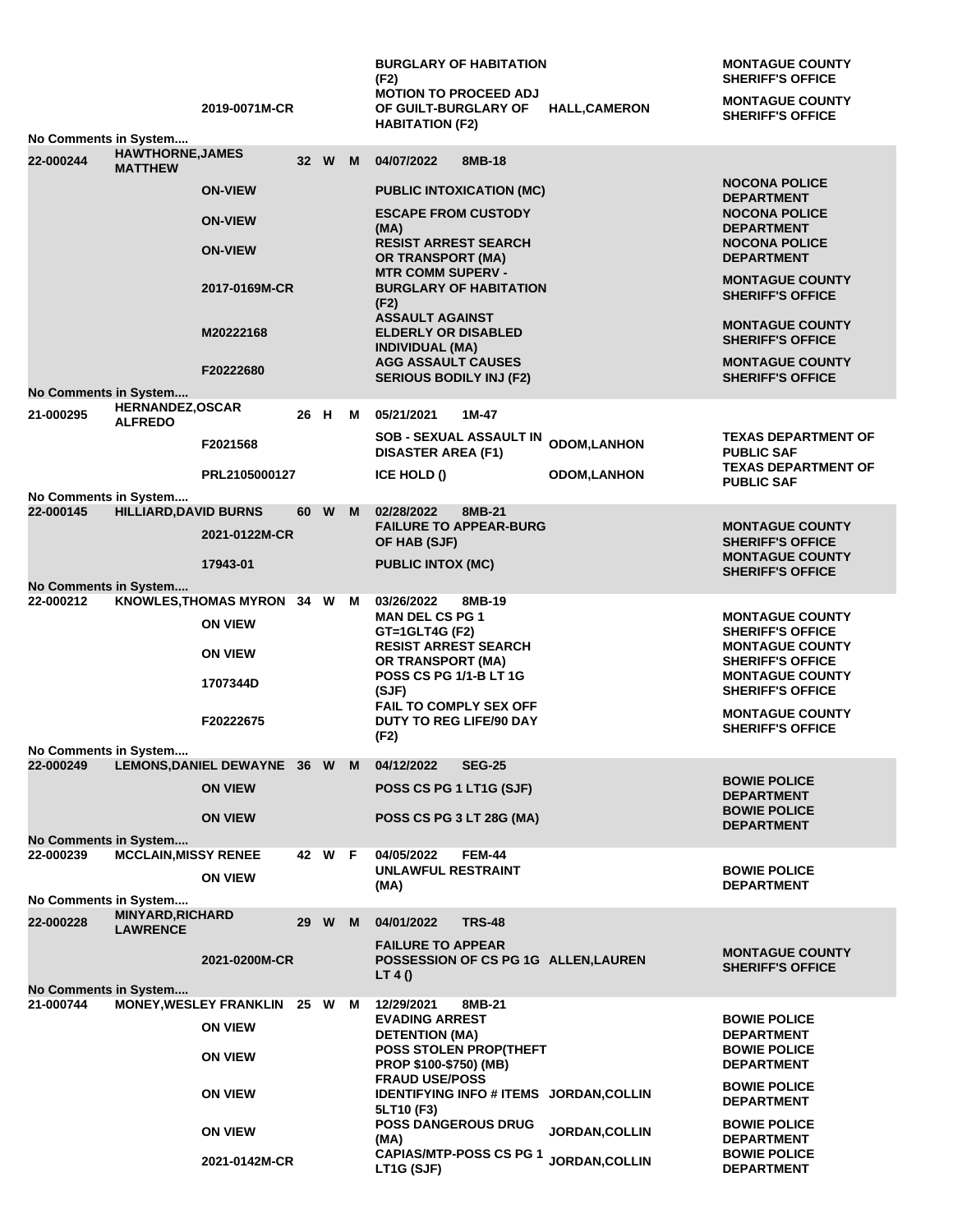| No Comments in System                                                                            |                               |                                                |      |        |   |                                                                                                         |                        |                                                                              |  |  |
|--------------------------------------------------------------------------------------------------|-------------------------------|------------------------------------------------|------|--------|---|---------------------------------------------------------------------------------------------------------|------------------------|------------------------------------------------------------------------------|--|--|
| 22-000022                                                                                        | <b>NEISS, JERRY ALAN</b>      | F20212625                                      |      | 35 W   | M | 01/12/2022<br>1M-46<br><b>FAIL TO COMPLY SEX OFF</b><br>DUTY TO REG LIFE/ANNUAL JORDAN, COLLIN<br>(F3)  |                        | <b>MONTAGUE COUNTY</b><br><b>SHERIFF'S OFFICE</b>                            |  |  |
| No Comments in System                                                                            |                               |                                                |      |        |   |                                                                                                         |                        |                                                                              |  |  |
| 22-000216                                                                                        | NEWSOME, SONIA DANN           | F20222667                                      |      | 46 W F |   | 03/28/2022<br><b>FEM-43</b><br>FORGERY GOVT/NATIONAL                                                    | <b>MARSH,LEE ANN</b>   | <b>MONTAGUE COUNTY</b>                                                       |  |  |
|                                                                                                  |                               | F20222668                                      |      |        |   | <b>INST/MONEY/SECURITY (F3)</b><br><b>FORGERY GOVT/NATIONAL</b><br><b>INST/MONEY/SECURITY (F3)</b>      | Marsh, Lee Ann         | <b>SHERIFF'S OFFICE</b><br><b>MONTAGUE COUNTY</b><br><b>SHERIFF'S OFFICE</b> |  |  |
| No Comments in System                                                                            |                               |                                                |      |        |   |                                                                                                         |                        |                                                                              |  |  |
| 22-000243                                                                                        |                               | OWENS, ANGELA MICHELLE 37 W F<br>2021-0040M-CR |      |        |   | 04/06/2022<br><b>FEM-44</b><br><b>FAILURE TO APPEAR</b><br><b>DECLARING BOND</b>                        |                        | <b>MONTAGUE COUNTY</b>                                                       |  |  |
|                                                                                                  |                               |                                                |      |        |   | <b>INSUFFICIENT UNAUTH USE</b><br>OF VEHICLE (SJF)<br><b>FAILURE TO</b><br><b>APPEAR-DECLARING BOND</b> |                        | <b>SHERIFF'S OFFICE</b>                                                      |  |  |
|                                                                                                  |                               | 2021-0067M-CR                                  |      |        |   | <b>INSUFFICIENT- POSS CP PG</b><br>11LT1GDRUGFREE<br>ZONE (F3)                                          |                        | <b>MONTAGUE COUNTY</b><br><b>SHERIFF'S OFFICE</b>                            |  |  |
|                                                                                                  |                               | 2021FW003085                                   |      |        |   | POSS CS PG 1 GT=1GLT4G<br>(F3)                                                                          |                        | <b>MONTAGUE COUNTY</b><br><b>SHERIFF'S OFFICE</b>                            |  |  |
| No Comments in System<br>22-000155                                                               | <b>ROY, EVAN NATHANIEL</b>    |                                                |      | 37 W   | M | 03/03/2022<br>8MB-18                                                                                    |                        |                                                                              |  |  |
|                                                                                                  |                               | 03022022 - 06680380                            |      |        |   | <b>PAROLE VIOLATION-BLUE</b><br><b>WARRANT()</b>                                                        |                        | <b>TEXAS DEPARTMENT OF</b><br><b>PUBLIC SAF</b>                              |  |  |
| No Comments in System                                                                            |                               |                                                |      |        |   |                                                                                                         |                        |                                                                              |  |  |
| 21-000266                                                                                        | <b>SANDERS, LANE JOSEPH</b>   | 2020-0133M-CR                                  | 25 W |        | M | 8M-14<br>05/07/2021<br><b>MTP - POSS CS PG 1</b><br>GT=4GLT200G (F2)                                    | <b>WILLIAMS, ROGER</b> | <b>BOWIE POLICE</b><br><b>DEPARTMENT</b>                                     |  |  |
|                                                                                                  |                               | 2020-0134M-CR                                  |      |        |   | <b>MTP - EVADING ARREST</b><br><b>DETENTION W/VEH OR</b><br><b>WATERCRAFT (SJF)</b>                     | Williams, Roger        | <b>BOWIE POLICE</b><br><b>DEPARTMENT</b>                                     |  |  |
|                                                                                                  |                               | <b>ON VIEW</b>                                 |      |        |   | <b>RESIST ARREST SEARCH</b><br><b>OR TRANSPORT (MA)</b>                                                 | Williams, Roger        | <b>BOWIE POLICE</b><br><b>DEPARTMENT</b>                                     |  |  |
| No Comments in System                                                                            |                               |                                                |      |        |   |                                                                                                         |                        |                                                                              |  |  |
| 22-000250                                                                                        | <b>SPLAWN, CHRISTINA FAYE</b> | <b>BW-0907</b>                                 |      | 37 W F |   | 04/12/2022<br><b>SEG-23</b><br><b>DRIVING WHILE</b><br><b>INTOXICATED (MB)</b>                          |                        | <b>BOWIE POLICE</b><br><b>DEPARTMENT</b>                                     |  |  |
| No Comments in System                                                                            |                               |                                                |      |        |   |                                                                                                         |                        |                                                                              |  |  |
| 22-000026                                                                                        |                               | STEWART, SILVER SHADOW 25 W M                  |      |        |   | 01/14/2022<br>8MB-19<br><b>MAN DEL CS PG 2 OR 2-A</b>                                                   |                        | <b>MONTAGUE COUNTY</b>                                                       |  |  |
|                                                                                                  |                               | <b>ON VIEW</b>                                 |      |        |   | GT=4GLT400G (F1)<br><b>POSS MARIJ</b>                                                                   | JORDAN, COLLIN         | <b>SHERIFF'S OFFICE</b><br><b>MONTAGUE COUNTY</b>                            |  |  |
|                                                                                                  |                               | <b>ON VIEW</b>                                 |      |        |   | GT4OZLT=5LBS (SJF)<br><b>THEFT PROP</b>                                                                 | JORDAN, COLLIN         | <b>SHERIFF'S OFFICE</b><br><b>MONTAGUE COUNTY</b>                            |  |  |
|                                                                                                  |                               | <b>ON VIEW</b>                                 |      |        |   | GT=\$2,500LT\$30K (SJF)<br><b>MAN DEL CS PG 1</b>                                                       | JORDAN, COLIN          | <b>SHERIFF'S OFFICE</b><br><b>MONTAGUE COUNTY</b>                            |  |  |
|                                                                                                  |                               | <b>ON VIEW</b>                                 |      |        |   | GT=1GLT4G (F2)<br><b>IMPERSONATE PUBLIC</b>                                                             | <b>JORDAN, COLLIN</b>  | <b>SHERIFF'S OFFICE</b><br><b>MONTAGUE COUNTY</b>                            |  |  |
|                                                                                                  |                               | <b>ON VIEW</b>                                 |      |        |   | <b>SERVANT (F3)</b><br><b>MOTION TO PROCEED W/</b>                                                      | <b>JORDAN, COLLIN</b>  | <b>SHERIFF'S OFFICE</b><br><b>MONTAGUE COUNTY</b>                            |  |  |
|                                                                                                  |                               | 2021-0001M-CR                                  |      |        |   | <b>ADJ GUILT-POSS CS</b><br><b>PG1&lt;1G (SJF)</b>                                                      |                        | <b>SHERIFF'S OFFICE</b>                                                      |  |  |
| No Comments in System                                                                            |                               | M20222151                                      |      |        |   | <b>BURGLARY OF VEHICLE</b><br>(MA)                                                                      | JORDAN, COLLIN         | <b>MONTAGUE COUNTY</b><br><b>SHERIFF'S OFFICE</b>                            |  |  |
| 22-000248                                                                                        |                               | STRUVE, ROCHELLE CAROLE 36 W F                 |      |        |   | 04/11/2022<br><b>FEM-43</b><br><b>MOTION TO PROCEED W/</b>                                              |                        |                                                                              |  |  |
|                                                                                                  |                               | 2020-0110M-CR                                  |      |        |   | <b>ADJUDICATION O</b><br><b>GUILT-MAN DEL CS PG 1 GT</b><br>4G LT 200G (F1)                             |                        | <b>MONTAGUE COUNTY</b><br><b>SHERIFF'S OFFICE</b>                            |  |  |
| No Comments in System<br>22-000103<br><b>TASKER, BILLY DEAN</b><br>65 W M<br>02/11/2022<br>8M-16 |                               |                                                |      |        |   |                                                                                                         |                        |                                                                              |  |  |
|                                                                                                  |                               | 2021-0077M-CR                                  |      |        |   | <b>MTR POSS CS PG 1 LT1G</b>                                                                            | YANDELL, TRAVIS        | <b>MONTAGUE COUNTY</b>                                                       |  |  |
|                                                                                                  |                               | 2018-0127M-CR                                  |      |        |   | (SJF)<br><b>MTP POSS CS PG 1 LT1G</b><br>(SJF)                                                          | YANDELL.TRAVIS         | <b>SHERIFF'S OFFICE</b><br><b>MONTAGUE COUNTY</b><br><b>SHERIFF'S OFFICE</b> |  |  |
| No Comments in System<br>22-000218                                                               |                               | <b>WOOD, JOHNNIE DEMPSEY</b>                   |      | 51 W M |   | <b>SEG-24</b><br>03/29/2022                                                                             |                        |                                                                              |  |  |
|                                                                                                  |                               | 2019-0205M-CR                                  |      |        |   | <b>INDICTMENT-COUNTS</b><br><b>1-3SEXUAL ASSAULT /</b><br><b>COUNT 4 ASSAULT</b>                        |                        | <b>MONTAGUE COUNTY</b><br><b>SHERIFF'S OFFICE</b>                            |  |  |